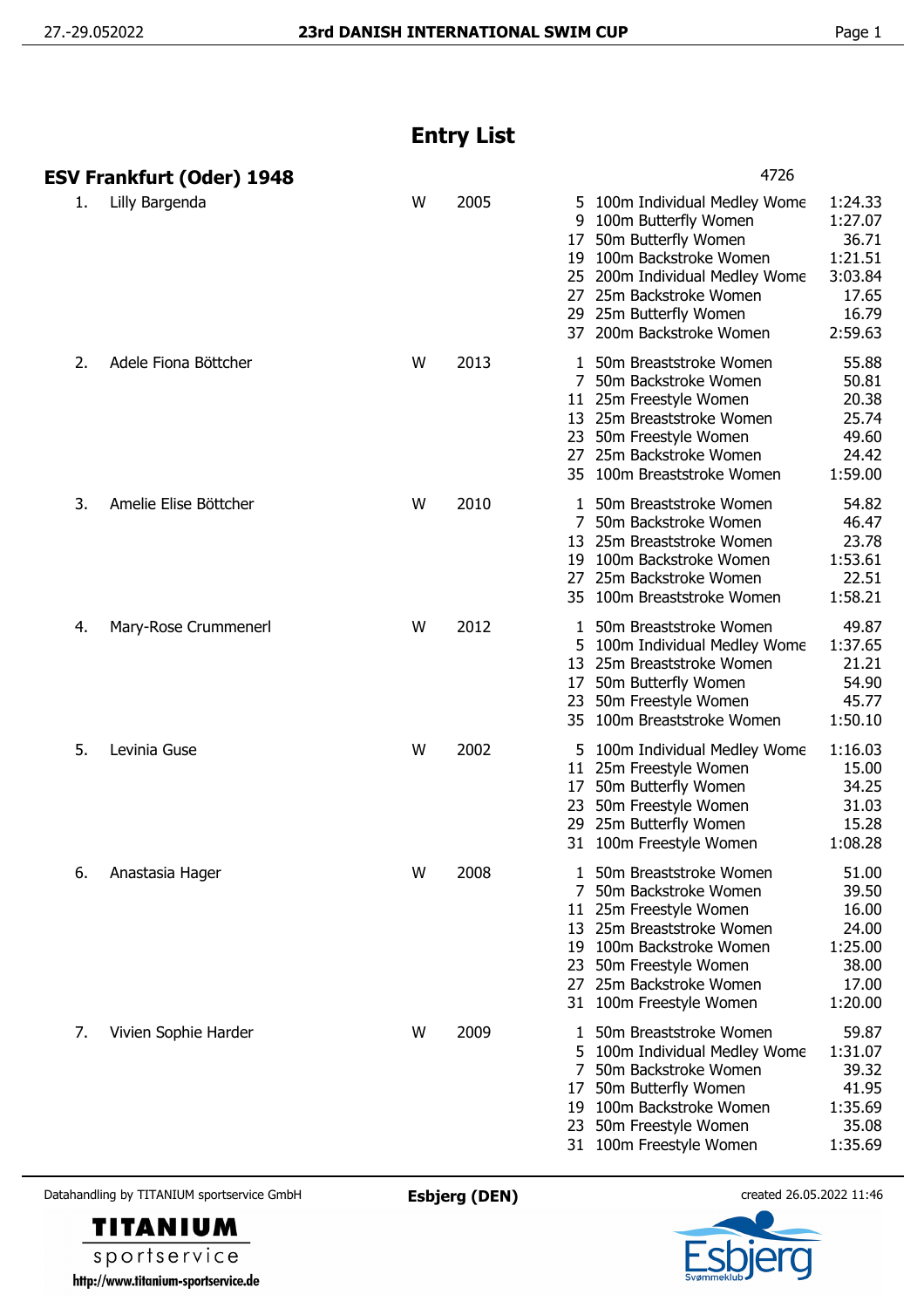|     | ESV Frankfurt (Oder) 1948 |   |      | 4726                                                                                                                                                                                                                                                                                                                                                                     |
|-----|---------------------------|---|------|--------------------------------------------------------------------------------------------------------------------------------------------------------------------------------------------------------------------------------------------------------------------------------------------------------------------------------------------------------------------------|
| 7.  | Vivien Sophie Harder      | W | 2009 | 200m Backstroke Women<br>3:28.69<br>37                                                                                                                                                                                                                                                                                                                                   |
| 8.  | Florentine Heitkamp       | W | 2011 | 50m Breaststroke Women<br>47.42<br>1<br>1:35.38<br>100m Individual Medley Wome<br>5.<br>21.28<br>13 25m Breaststroke Women<br>1:38.56<br>100m Backstroke Women<br>19<br>1:32.92<br>31 100m Freestyle Women<br>35 100m Breaststroke Women<br>1:49.03                                                                                                                      |
| 9.  | Maya Hille                | W | 2007 | 38.58<br>50m Breaststroke Women<br>1<br>1:20.38<br>100m Individual Medley Wome<br>5.<br>15.00<br>25m Freestyle Women<br>11<br>25m Breaststroke Women<br>18.81<br>13<br>36.70<br>17<br>50m Butterfly Women<br>31.69<br>50m Freestyle Women<br>23<br>1:07.78<br>31 100m Freestyle Women<br>35 100m Breaststroke Women<br>1:25.58                                           |
| 10. | Melina Klawitter          | W | 2011 | 49.80<br>50m Breaststroke Women<br>1<br>1:35.67<br>5 100m Individual Medley Wome<br>49.56<br>50m Butterfly Women<br>17<br>39.27<br>50m Freestyle Women<br>23<br>31 100m Freestyle Women<br>1:29.16<br>1:48.91<br>100m Breaststroke Women<br>35                                                                                                                           |
| 11. | Juliane Lier              | W | 2009 | 200m Freestyle Women<br>2:27.73<br>1:13.95<br>100m Individual Medley Wome<br>5.<br>1:22.94<br>100m Butterfly Women<br>9<br>31.97<br>50m Butterfly Women<br>17<br>1:16.28<br>100m Backstroke Women<br>19<br>50m Freestyle Women<br>29.49<br>23<br>25m Butterfly Women<br>16.00<br>29<br>1:05.33<br>100m Freestyle Women<br>31<br>1:32.94<br>100m Breaststroke Women<br>35 |
| 12. | Melina Renneberg          | W | 2006 | 2:16.61<br>200m Freestyle Women<br>3<br>1:11.57<br>100m Individual Medley Wome<br>5<br>100m Butterfly Women<br>1:11.13<br>q<br>11 25m Freestyle Women<br>13.49<br>1:14.02<br>100m Backstroke Women<br>19<br>28.48<br>50m Freestyle Women<br>23<br>15.80<br>25m Backstroke Women<br>27<br>29 25m Butterfly Women<br>14.00<br>1:02.18<br>100m Freestyle Women<br>31        |
| 13. | Linnea Rudolph            | W | 2013 | 50m Breaststroke Women<br>59.00<br>1.<br>55.31<br>50m Backstroke Women<br>7<br>23.00<br>25m Freestyle Women<br>11<br>28.39<br>13 25m Breaststroke Women<br>50.21<br>50m Freestyle Women<br>23<br>30.77<br>25m Backstroke Women<br>27<br>1:50.42<br>100m Freestyle Women<br>31                                                                                            |
| 14. | Hannah-Filiz Thomas       | W | 2000 | 40.00<br>50m Breaststroke Women<br>L<br>32.00<br>50m Backstroke Women<br>7<br>14.00<br>25m Freestyle Women<br>11<br>32.00<br>50m Butterfly Women<br>17<br>1:12.31<br>100m Backstroke Women<br>19<br>29.00<br>50m Freestyle Women<br>23                                                                                                                                   |

Datahandling by TITANIUM sportservice GmbH **Esbjerg (DEN)** created 26.05.2022 11:46





sportservice http://www.titanium-sportservice.de

**TITANIUM**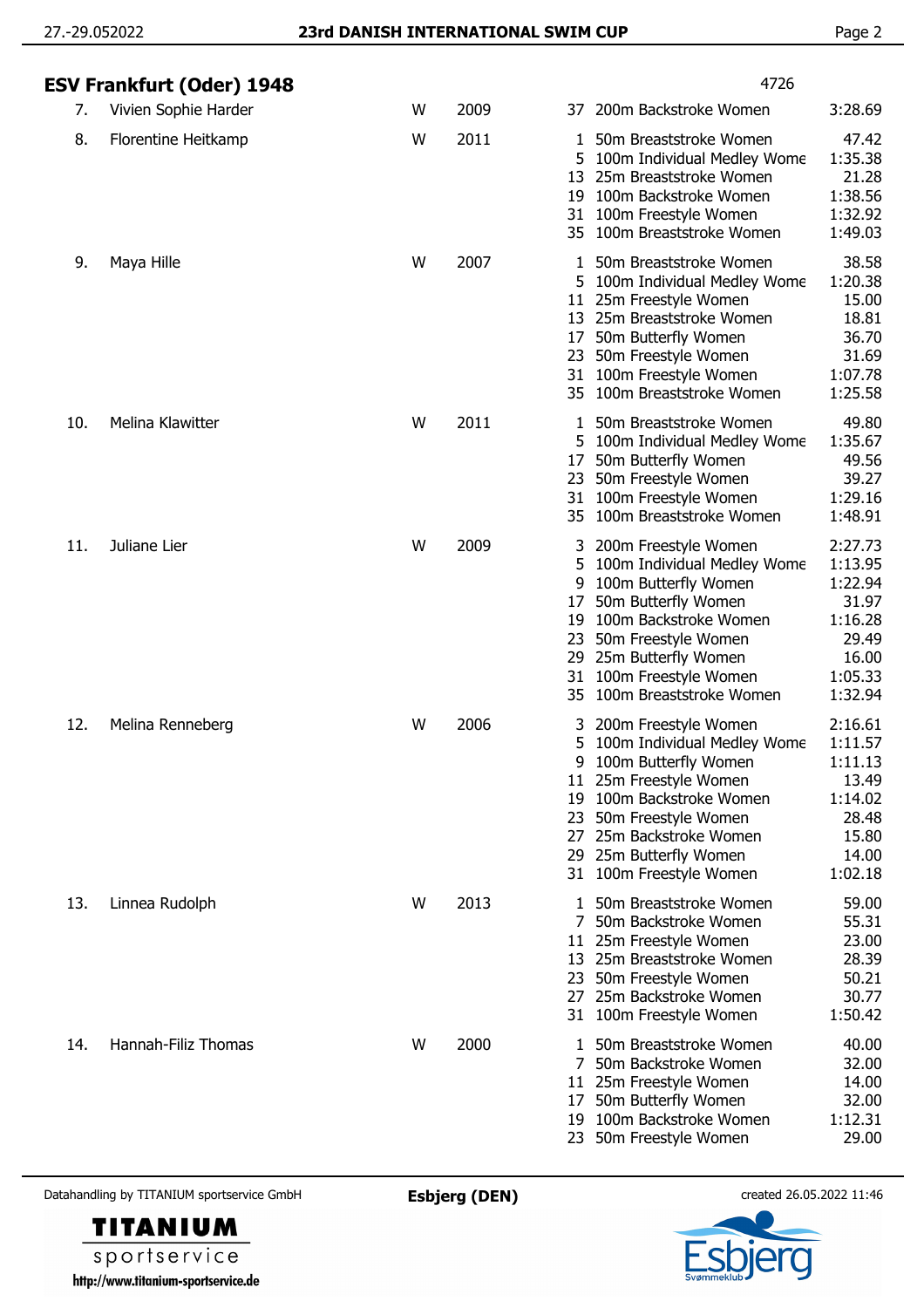|     | ESV Frankfurt (Oder) 1948 |   |      | 4726                                                                                                                                                                                                                                                                                                                                            |
|-----|---------------------------|---|------|-------------------------------------------------------------------------------------------------------------------------------------------------------------------------------------------------------------------------------------------------------------------------------------------------------------------------------------------------|
| 14. | Hannah-Filiz Thomas       | W | 2000 | 15.00<br>25m Backstroke Women<br>27.<br>15.00<br>29 25m Butterfly Women                                                                                                                                                                                                                                                                         |
| 15. | Sophie Viktoria Walter    | W | 2004 | 100m Individual Medley Wome<br>1:14.17<br>5.<br>33.34<br>7<br>50m Backstroke Women<br>13.86<br>25m Freestyle Women<br>11.<br>1:12.31<br>100m Backstroke Women<br>19.<br>29.75<br>50m Freestyle Women<br>23<br>15.50<br>25m Backstroke Women<br>27<br>15.55<br>29 25m Butterfly Women<br>2:36.80<br>200m Backstroke Women<br>37                  |
| 16. | Isa Windmüller            | W | 2002 | 34.19<br>50m Breaststroke Women<br>1<br>1:13.60<br>100m Individual Medley Wome<br>5.<br>13.43<br>11 25m Freestyle Women<br>13 25m Breaststroke Women<br>15.75<br>2:46.52<br>21 200m Breaststroke Women<br>15.22<br>29 25m Butterfly Women<br>1:16.11<br>35 100m Breaststroke Women                                                              |
| 17. | <b>Felix Luis Bradler</b> | М | 2005 | 40.22<br>2 50m Breaststroke Men<br>2:53.91<br>4 200m Freestyle Men<br>14.47<br>12 25m Freestyle Men<br>14 25m Breaststroke Men<br>18.04<br>31.25<br>24 50m Freestyle Men<br>18.00<br>30 25m Butterfly Men<br>32 100m Freestyle Men<br>1:11.60<br>1:29.09<br>36 100m Breaststroke Men                                                            |
| 18. | <b>Tom-Niclas Brune</b>   | М | 2005 | 32.44<br>50m Breaststroke Men<br>1:09.08<br>100m Individual Medley Men<br>6<br>13.00<br>25m Freestyle Men<br>12<br>25m Breaststroke Men<br>15.71<br>14<br>2:40.29<br>22<br>200m Breaststroke Men<br>27.09<br>50m Freestyle Men<br>24<br>15.50<br>25m Backstroke Men<br>28.<br>13.50<br>30 25m Butterfly Men<br>1:12.23<br>100m Breaststroke Men |
| 19. | Gustav Kaiser             | М | 2011 | 3:32.00<br>200m Freestyle Men<br>4<br>18.43<br>25m Freestyle Men<br>12.<br>49.15<br>50m Butterfly Men<br>18<br>39.62<br>50m Freestyle Men<br>24<br>22.50<br>25m Butterfly Men<br>30<br>1:35.84<br>32 100m Freestyle Men                                                                                                                         |
| 20. | Marco Klame               | М | 1989 | 1:20.00<br>100m Individual Medley Men<br>6<br>100m Backstroke Men<br>1:20.00<br>20<br>28 25m Backstroke Men<br>16.23                                                                                                                                                                                                                            |
| 21. | Max Pohland               | М | 2007 | 1:12.45<br>100m Individual Medley Men<br>6<br>33.56<br>50m Backstroke Men<br>8<br>25m Freestyle Men<br>12.80<br>12<br>32.98<br>50m Butterfly Men<br>18<br>50m Freestyle Men<br>27.85<br>24<br>25m Backstroke Men<br>16.00<br>28<br>15.00<br>25m Butterfly Men<br>30<br>1:02.16<br>100m Freestyle Men<br>32                                      |
| 22. | Finnian Roepke            | М | 2010 | 2 50m Breaststroke Men<br>51.37                                                                                                                                                                                                                                                                                                                 |

Datahandling by TITANIUM sportservice GmbH **Esbjerg (DEN)** created 26.05.2022 11:46

**TITANIUM** sportservice http://www.titanium-sportservice.de